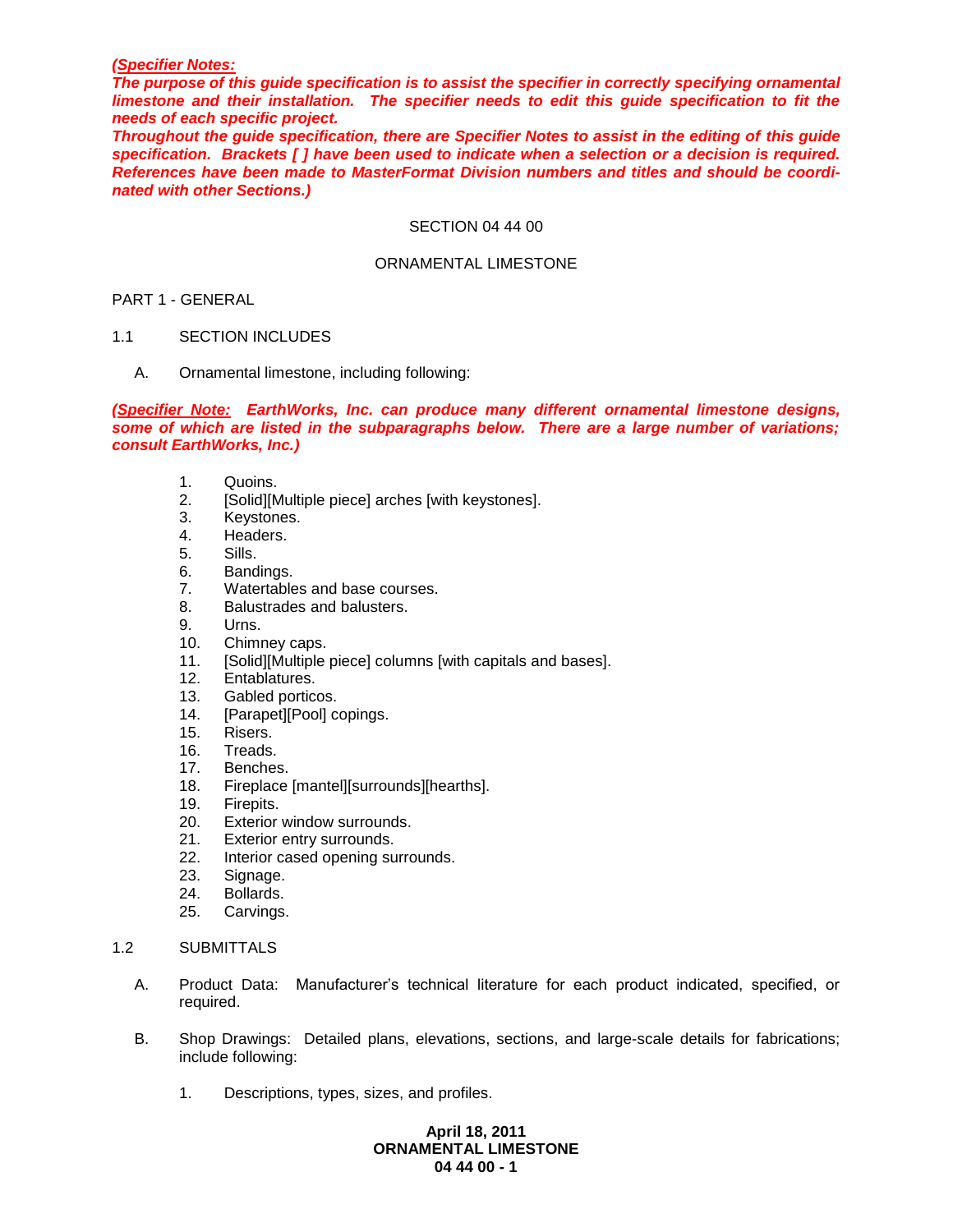- 2. Adjacent and adjoining construction.
- 3. Anchors, fasteners, and attachment devices.
- 4. Fabrication and installation tolerances.
- C. Samples for Verification:
	- 1. Limestone: 12 inch square units for each different limestone color and finish showing full range to be expected.
	- 2. Ornamental Units: Full-size units for each in color and finish specified.

# 1.3 QUALITY ASSURANCE

- A. Mockups: Before beginning work of this Section, build as many mockups as required to verify selections made under submittals and to demonstrate aesthetic effects and for work execution. Use materials and installation methods specified.
	- 1. Build for each type of ornamental units.
	- 2. Locate at locations indicated or, if not indicated, as directed by Architect; facing south.
	- 3. Clean exposed faces.
	- 4. Notify Architect 7 days in advance of dates and times when mockup will be constructed.
	- 5. Protect approved mockups from elements with weather-resistant covering.
	- 6. Maintain during construction in an undisturbed condition as a standard for judging completed work.
	- 7. Approval is for following qualities; approval does not constitute approval of deviations from Contract Documents, unless specifically approved by Architect in writing:
		- a. Color, texture, and blending of limestone units.
		- b. Relationship of sealant colors to limestone units.
		- c. Tooling of joints.
		- d. Other aesthetic qualities as determined by Architect.
	- 8. When directed, demolish and remove mockups from site, including foundations.

### 1.4 DELIVERY, STORAGE, AND HANDLING

- A. Limestone and Accessories: Store and handle according to following:
	- 1. To prevent deterioration or damage due to contaminants, breaking, chipping, or other causes.
	- 2. ILI's The Contractors Handbook on Indiana Limestone.

# PART 2 - PRODUCTS

### 2.1 LIMESTONE

- A. Material Quality Standard: ASTM C 568, Classification II or III.
- 2.2 ORNAMENTAL LIMESTONE UNITS
	- A. Basis of Design: Contract Documents are based on units fabricated by Earthworks, Inc. to establish a standard of quality.

*(Specifier Note: The paragraph and subparagraphs below is the template for specifying each ornamental limestone unit. Use the template for each individual unit type and modify as required for each unit.)*

B. [ - unit name - ]:

**April 18, 2011 ORNAMENTAL LIMESTONE 04 44 00 - 2**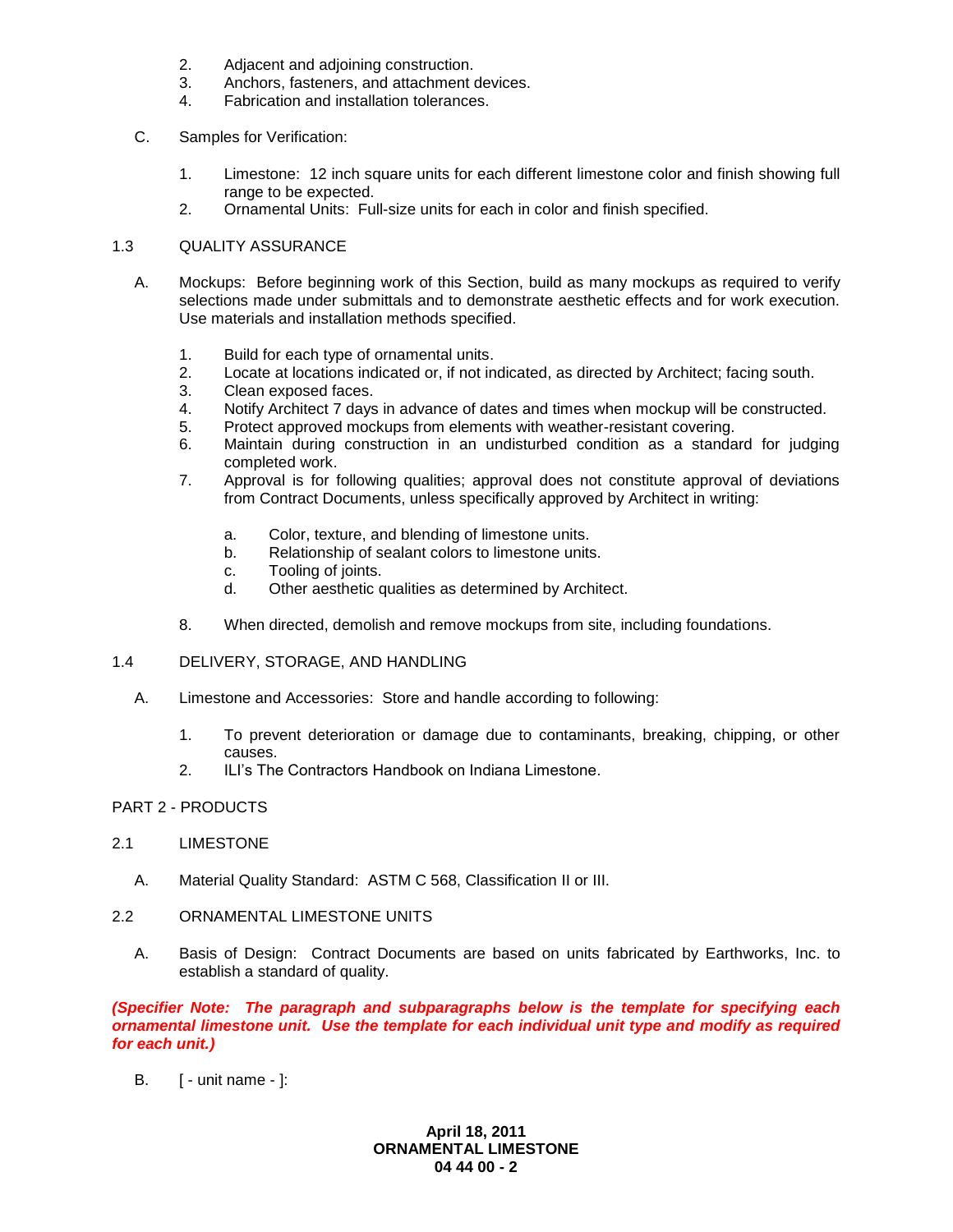- 1. Basis of Design: [Aux Vases Buff][Aux Vases Blue][EW Gold][Cottonwood][Pewter Mist][Chocolate Marble].
- 2. Description: [ insert information ].
- 3. Dimensions: [ insert for width, length, height, and depth as required ].
- 4. Finish: [Smooth][Sandblasted][Bushhammered][Rockface][Split face][Profiled as indicated].

# 2.3 INSTALLATION MATERIALS

A. Adhesive: Two component epoxy consisting of epoxy resin and hardener, inert mineral filler (not more than 50 percent by weight), and thixotrophic agent with minimum physical properties specified in ILI's Indiana Limestone Handbook.

*(Specifier Note: Consider using Type 316 stainless steel in humid, coastal areas because it has more resistance to corrosion than Type 304.)* 

B. Metals in Contact with Limestone: ASTM A 666, Type 304.

### 2.4 FABRICATION

- A. Fabrication Quality Standards: In addition to standards specified elsewhere, perform work according to following, unless otherwise specified:
	- 1. ILI's Indiana Limestone Handbook.
	- 2. Approved submittals.
	- 3. Contract Documents.
- B. Shop Assembly/Fabrication: Fabricate, including assembly and finishing, at shop before shipment to Project to maximum extent possible. Disassemble components only as necessary for shipment and for installation. Where necessary for fitting at Project, provide ample allowance for scribing, trimming, and fitting.
- C. Cutting: Cut limestone to produce units of thickness, size and shape indicated on approved submittals, specified, or required by field conditions.
- D. Sinkages and Holes: Cut and drill for anchors, fasteners, supports, and lifting devices as indicated or needed to set stone securely in place.
- E. Assembly with Adhesives:
	- 1. Mix adhesive components according to manufacturer's instructions.
	- 2. Use suitable clamps or bracing to keep limestone in proper alignment until adhesive hardens properly.
	- 3. Do not move assembled units until adhesive hardens properly.
- F. Tolerances: According to ILI's Indiana Limestone Handbook.

#### PART 3 - EXECUTION

- 3.1 EXAMINATION
	- A. Acceptance of Surfaces and Conditions:
		- 1. Examine substrates for compliance with requirements, installation tolerances and other conditions affecting performance.
		- 2. Proceed only when unsatisfactory conditions have been corrected in a manner complying with Contract Documents.

# **April 18, 2011 ORNAMENTAL LIMESTONE 04 44 00 - 3**